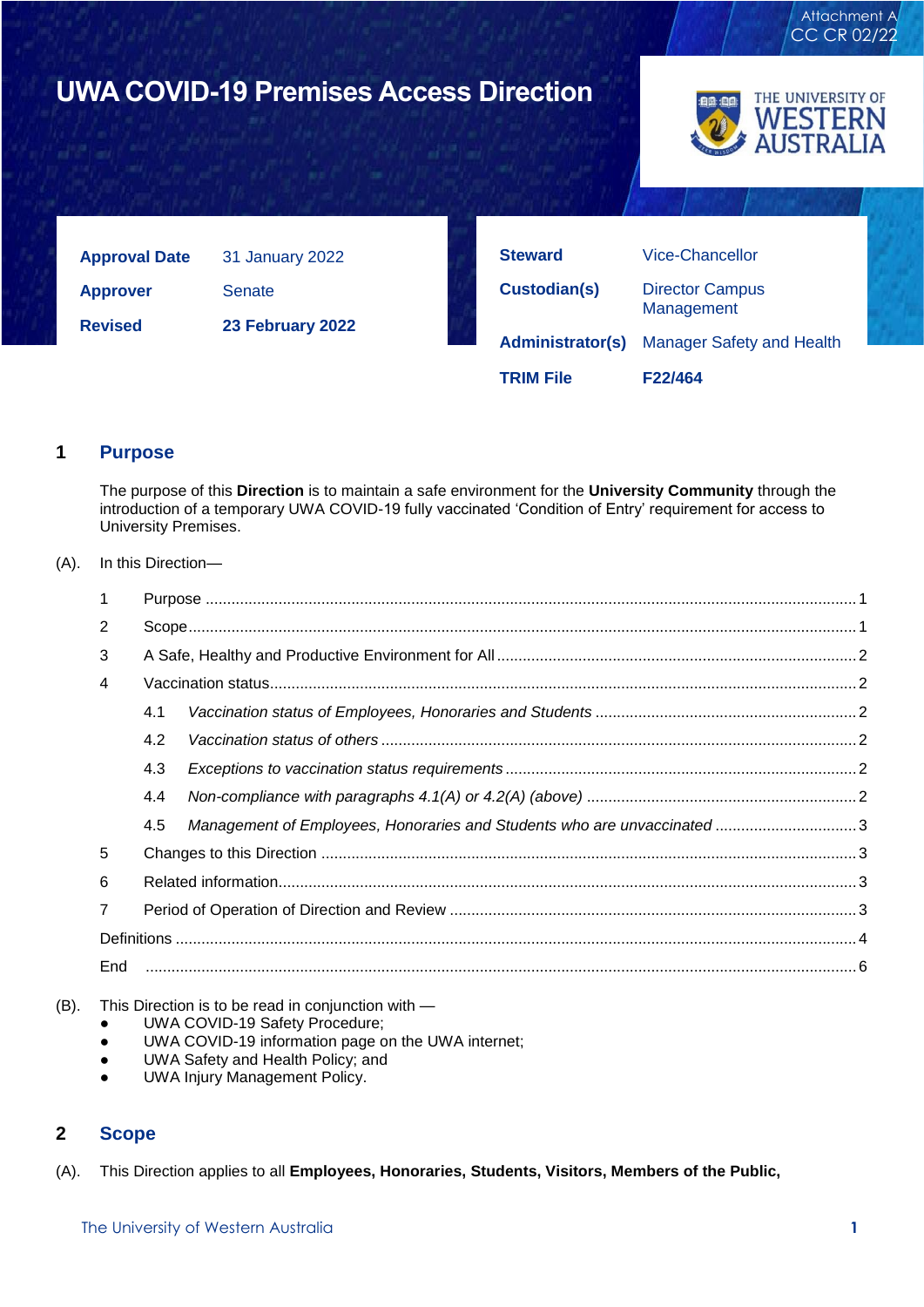**Contractors** and **Tenants**.

# <span id="page-1-0"></span>**3 A Safe, Healthy and Productive Environment for All**

- (A). The University is committed to the provision of a safe, healthy and productive environment for all **Employees, Honoraries, Students, Visitors, Members of the Public, Contractors** and **Tenants** with a strong focus on the prevention of harm from infectious diseases.
- (B). To the extent that a Western Australian State Government Direction (**WA Direction**) applies to a person covered by this Direction, then that person must continue to comply with the WA Direction.

## <span id="page-1-1"></span>**4 Vaccination status**

### <span id="page-1-2"></span>**4.1** *Vaccination status of Employees, Honoraries and Students*

- <span id="page-1-7"></span>(A). As from **7 February 2022**, and subject to paragraph [4.3\(A\)](#page-1-6) below, no Employee, Honorary or Student may enter or remain on any **University Premises** unless:
	- (1). they are **Fully Vaccinated** or have a **Vaccination Exemption**; and
	- (2). have fully complied with any request which may be made by a **Responsible Person** to provide that Responsible Person with **Accepted Proof Information**; and
	- (3). if they have a Vaccination Exemption, then they must also have an **approved UWA Health Management Plan** in place.

### <span id="page-1-3"></span>**4.2** *Vaccination status of others*

- <span id="page-1-8"></span>(A). As from **7 February 2022**, and subject to paragraph [4.3\(A\)](#page-1-6) below, no person over the age of 16 years who is not an Employee or Honorary or Student may enter or remain on any **University Premises** unless:
	- (1). they are **Fully Vaccinated** or have a **Vaccination Exemption**; and
	- (2). have fully complied with any request which may be made by a **Responsible Person** to provide that Responsible Person with **Accepted Proof Information**.

#### <span id="page-1-4"></span>**4.3** *Exceptions to vaccination status requirements*

- <span id="page-1-6"></span> $(A)$ . A person is not required to comply with paragraphs  $4.1(A)$  or  $4.2(A)$  (above) if that person:
	- (1). is or appears to be younger than 16 years old;
	- (2). enters or remains on the relevant **University Premises** to perform a law enforcement function and only remains on the University Premises for as long as is required to perform that function; or
	- (3). enters or remains on the relevant **University Premises** for medical or emergency purposes and only remains on the University Premises for as long as is required for those purposes.

### <span id="page-1-5"></span>**4.4** *Non-compliance with paragraphs [4.1\(A\)](#page-1-7) or [4.2\(A\)](#page-1-8) (above)*

- (A). A person who fails to comply with paragraphs [4.1\(A\)](#page-1-7) or [4.2\(A\)](#page-1-8) (above) must immediately leave the relevant **University Premises**.
- (B). If a person does not comply with paragraphs [4.1\(A\)](#page-1-7) or [4.2\(A\)](#page-1-8) (above) and fails to leave the relevant **University Premises** voluntarily when asked to do so, then the University may take reasonable steps to promote compliance with this Direction, including by:
	- (1). preventing any lecture, performance or event which was to be held at the relevant University Premises from proceeding unless and until the person who has failed to comply with paragraphs [4.1\(A\)](#page-1-7) or [4.2\(A\)](#page-1-8)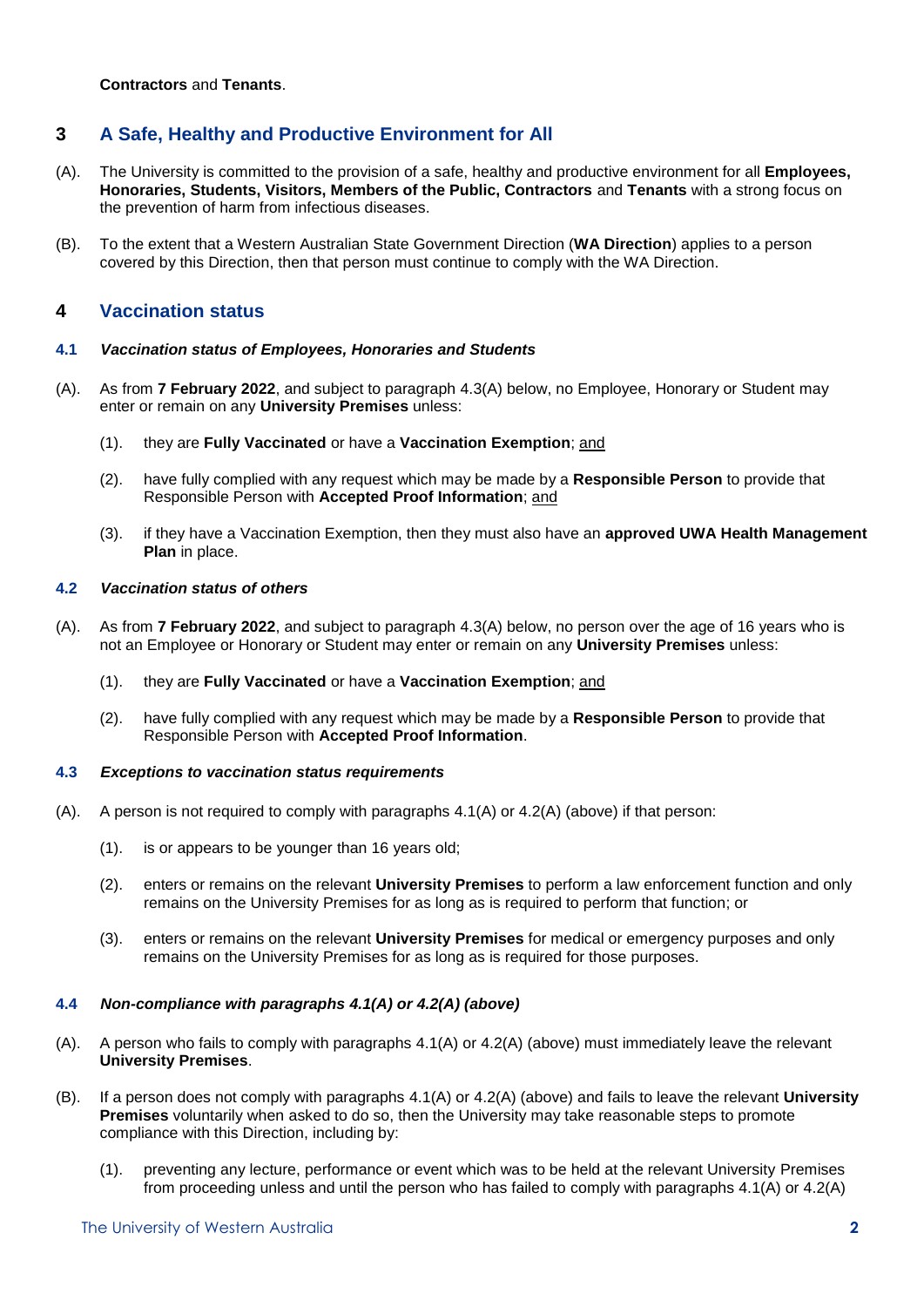(above) leaves the relevant University Premises;

- <span id="page-2-4"></span>(2). advising the person who has failed to comply with paragraphs  $4.1(A)$  or  $4.2(A)$  (above) that they are no longer permitted to remain on the relevant University Premises, that they are now trespassing on the University's land, and that the University:
	- (a). will telephone the Western Australia Police Force and will ask Police Officers to attend to remove that person from the relevant University Premises; and/or
	- (b). may take staff disciplinary proceedings or student disciplinary proceedings (as appropriate) against that person,

<span id="page-2-5"></span>if that person does not immediately leave that Premises;

- (3). telephoning the Western Australia Police Force in accordance with paragraph [4.4\(B\)\(2\)\(a\)](#page-2-4) (above); and
- (4). asking the person who has failed to comply with paragraphs [4.1\(A\)](#page-1-7) or [4.2\(A\)](#page-1-8) (above) for their full name and address, and taking notes and records of the incident, in order to assist with the disciplinary proceedings referred to in paragraph [4.4\(B\)\(2\)\(b\)](#page-2-5) (above).

### <span id="page-2-0"></span>**4.5** *Management of Employees, Honoraries and Students who are unvaccinated*

- (A). Managers / Supervisors of unvaccinated Employees, Honoraries and Students must assess the practicability of allowing and facilitating those unvaccinated Employees, Honoraries and Students to work and/or study (as appropriate) at their home.
- (B). Where the Managers / Supervisors do not believe that it is practical for unvaccinated Employees, Honoraries or Students to work or study from home, then the responsible Manager / Supervisor must submit the relevant circumstances to the COVID-19 Response Executive Board to determine if any other alternative temporary arrangements can be made and would be practical. If practical alternative temporary arrangements cannot be made to the satisfaction of the COVID-19 Response Executive Board, then the unvaccinated Employees, Honoraries or Students will continue to be unable to attend any University Premises.

### <span id="page-2-1"></span>**5 Application to open air venues**

<span id="page-2-6"></span>(A). The **COVID-19 Response Executive Board** may recommend to the Vice Chancellor that any events held at an open air venue on any **University Campus** must comply with paragraphs [4.1](#page-1-2) to [4.5](#page-2-0) of this Direction as if those events were held on a **University Premises**. The Vice Chancellor may make a direction in accordance with any such recommendation from the COVID-19 Response Executive Board.

### **6 Changes to this Direction**

(A). Upon approval of the Chancellor's Committee, the University may change, modify or revoke this Direction at any time.

### <span id="page-2-2"></span>**7 Related information**

(A). Links to relevant legislation, University policies, guidance and other related external information are provided a [https://www.uwa.edu.au/covid-19-faq/Home.](https://www.uwa.edu.au/covid-19-faq/Home)

# <span id="page-2-3"></span>**8 Period of Operation of Direction and Review**

(A). This is a temporary Direction in place for three months from 7 February 2022 to 6 May 2022 and subject to review at 14 March 2022.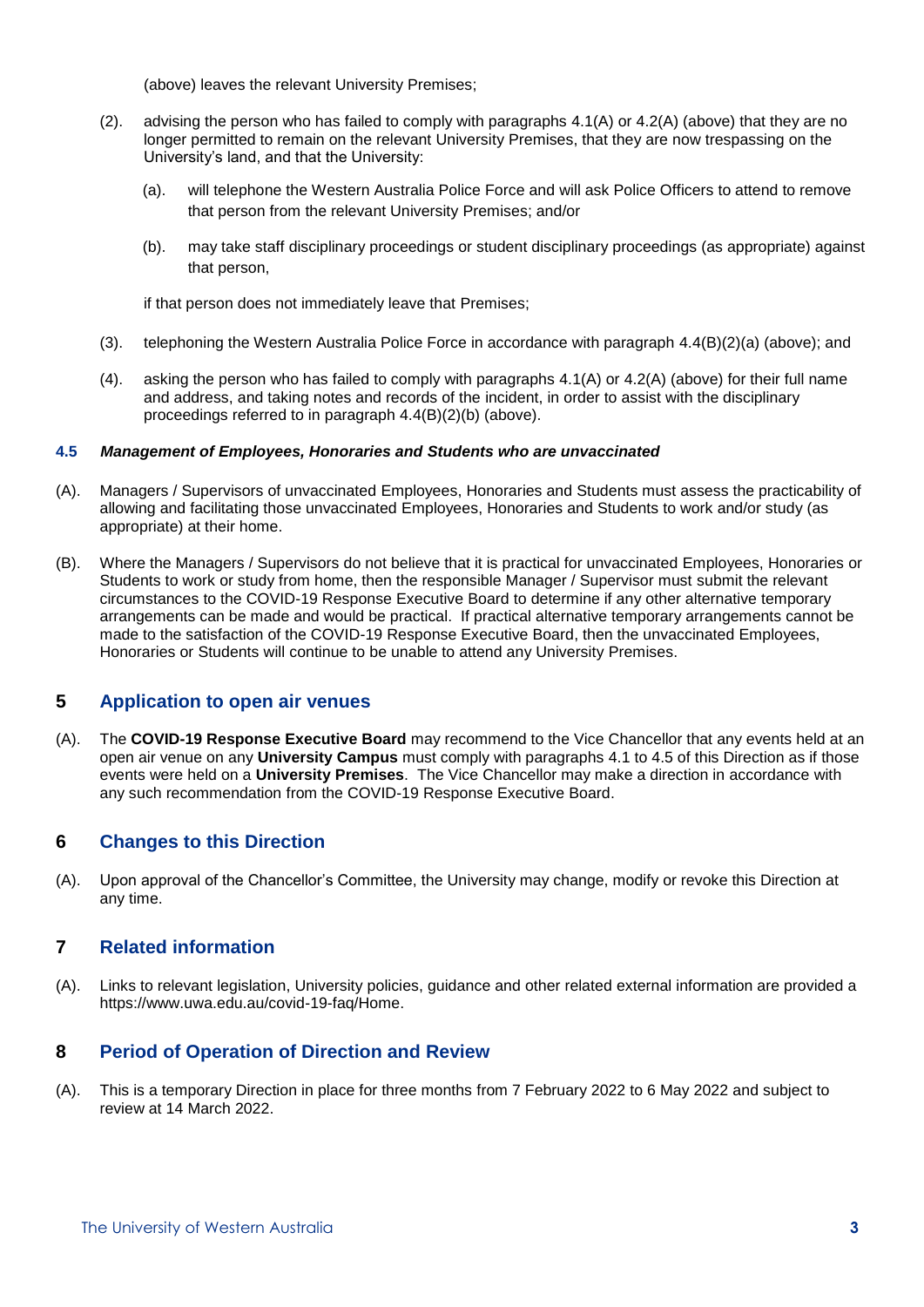# <span id="page-3-0"></span>**Definitions**

### **Accepted Proof Information** means:

- (a) **Accepted Proof of Vaccination**; or
- (b) **Accepted Proof of Vaccination Exemption**.

**Accepted Proof of Vaccination** means identification for the person and one of the following showing that the person is **Fully Vaccinated**:

- (a) a COVID-19 digital vaccination certificate or an Immunisation History Statement issued to the person showing the COVID-19 vaccinations recorded on the Australia Immunisation Register for the person; or
- (b) an International COVID-19 Vaccination Certificate issued by the Commonwealth Government to the person showing the COVID-19 vaccinations recorded on the Australian Immunisation Register for the person; or
- (c) a **Foreign Vaccination Certificate**;
- (d) written confirmation of vaccinations issued by the Chief Health Officer or a person authorised by the Chief Health Officer to the person of the COVID-19 vaccinations administered to the person; or
- (e) a digital certificate contained in an app approved by the University showing the COVID-19 vaccinations administered to the person,

provided that in the event that the person provides proof of the kind referred to in paragraph (e), any requirement to produce identification does not apply.

**Accepted Proof of Vaccination Exemption** means identification for the person and an Immunisation History Statement issued to the person showing a medical exemption recorded on the Australian Immunisation Register for the person.

**Approved UWA Health Management Plan** means a plan for any individual Employee, Honorary or Student who has a valid COVID-19 Vaccination Exemption:

- (a) A Health Management Plan will set out individual and tailored arrangements for how the University will make reasonable adjustments to ensure the safety and health of the individual and others.
- (b) All Health Management Plans shall be approved by the COVID-19 Response Executive Board.
- (c) Health Management Plans shall be subject to review, based on the emerging situation and potential changes to risk profile for the individual with the Plan.

**Contractor** means any individual (excluding Employees) or an organisation working under contract with the University.

**COVID-19** is an infectious disease caused by the SARS-CoV-2 virus. COVID-19 can be spread from an infected person's mouth or nose in small liquid particles. A person can be infected by breathing in the virus or by touching a contaminated surface and then their eyes, nose or mouth. All Employees, Honoraries, Students, Visitors, Members of the Public, Contractors and Tenants are at risk of contracting COVID-19.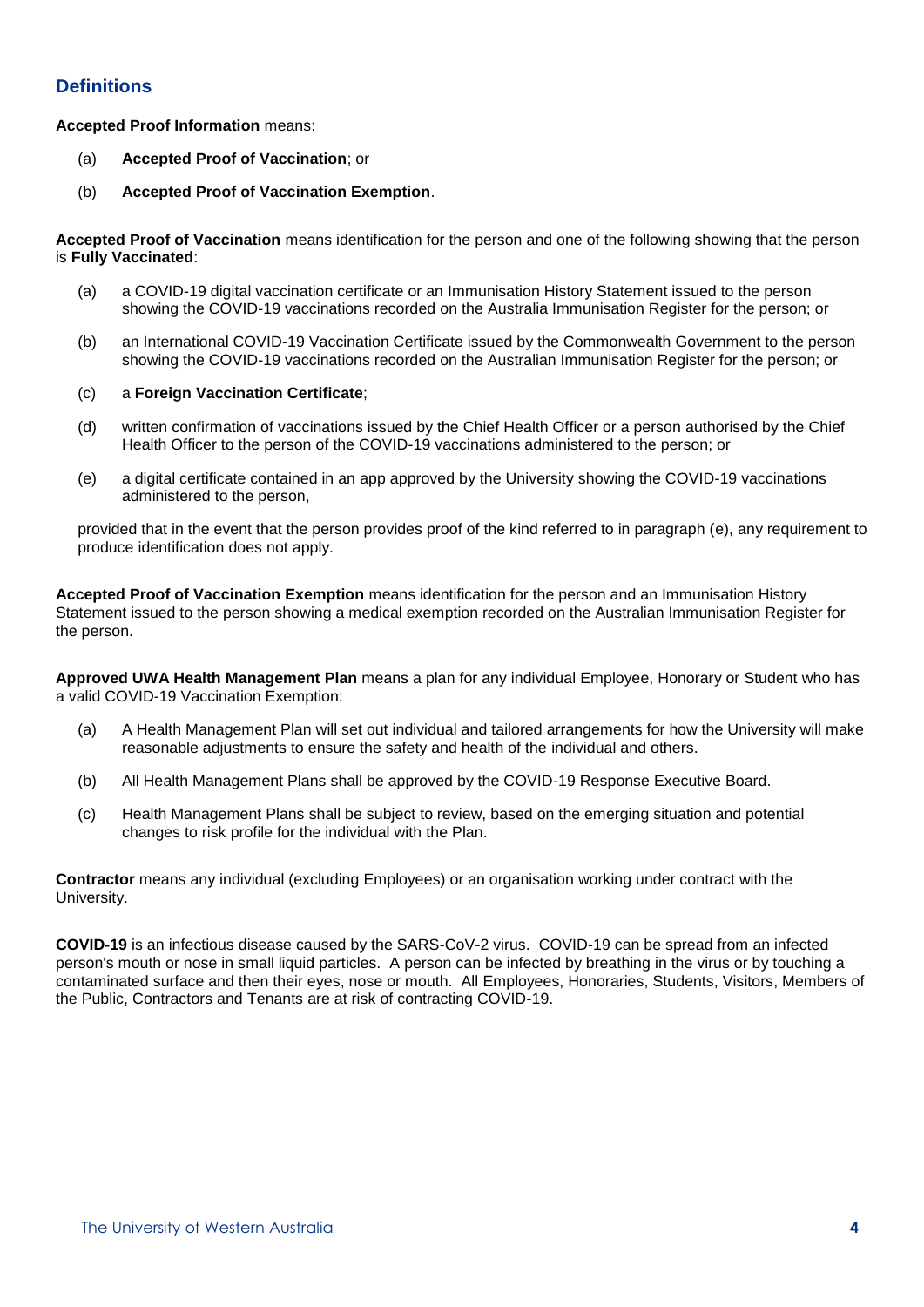**COVID-19 Response Executive Board** means the group comprising the Senior Deputy Vice Chancellor, the Deputy Vice Chancellors, the Chief Financial Officer, the Chair of Academic Board, the Pro Vice-Chancellor Indigenous Education and the Chair of the University's COVID-19 Management Team (or delegates) which has been established for the purposes of:

- (a) monitoring the risk assessment and associated effectiveness and compliance of implemented UWA COVID-19 safety measures;
- (b) making recommendations to the Vice Chancellor of any changes to UWA COVID-19 safety measures;
- (c) making recommendations to the Vice Chancellor on the application of this Direction to open air venues in accordance with paragraph [5\(A\)](#page-2-6) above; and
- (d) considering and approving Health Management Plans submitted by Employees, Honoraries and Students who have Accepted Proof of Vaccination Exemption.

**Employee** means an individual employed by the University under an enterprise agreement or a common law agreement.

**Foreign Vaccination Certificate** means a certificate that meets the criteria set out by the Australian Passport Office in its guidance on foreign vaccination certificates.

#### **Fully Vaccinated** means that:

- (a) the person is not yet eligible for their booster dose and has been administered with;
	- i. in respect of the SPIKEVAX, NUVAXOVID, VAXZEVRIA and COMIRNATY vaccines, two doses of the vaccine administered with an appropriate interval between doses;
	- ii. in respect of the COVID-19 Vaccine Janssen, a single dose of that vaccine;
	- iii. in respect of any other COVID-19 vaccine that is:
		- i. approved for use in Australia by the Therapeutic Goods Administration; or
		- ii. recognised by the Therapeutic Goods Administration for the purpose of travel to Australia, such number of doses of that vaccine as specified by the Therapeutic Goods Administration for that purpose; or
- (b) the person has been administered with the vaccines referred to (a)(i), (a)(ii), or (a)(iii) and has received their booster dose of an approved vaccine; or
- (c) the person has been administered with the vaccines referred to (a)(i), (a)(ii), or (a)(iii), is eligible to receive their booster dose of an approved vaccine, and where less than one month has passed since that person first became eligible to receive that booster dose.

**Honoraries** means people acting in an honorary, adjunct, or similar voluntary capacity for or at the University. **Honorary** means a person acting in that capacity for or at the University.

**Members of the Public** means members of the general population who are not Employees, Honoraries, Students, Visitors, Contractors or Tenants. **Members of the Public** include, but are not limited to, alumni (including members of Convocation).

**Responsible Person** means the person in charge of the relevant University Premises on behalf of the University

**Student** means an individual enrolled at the University in one or more units towards a higher education award course or an enabling course, or undertaking units through University Extension.